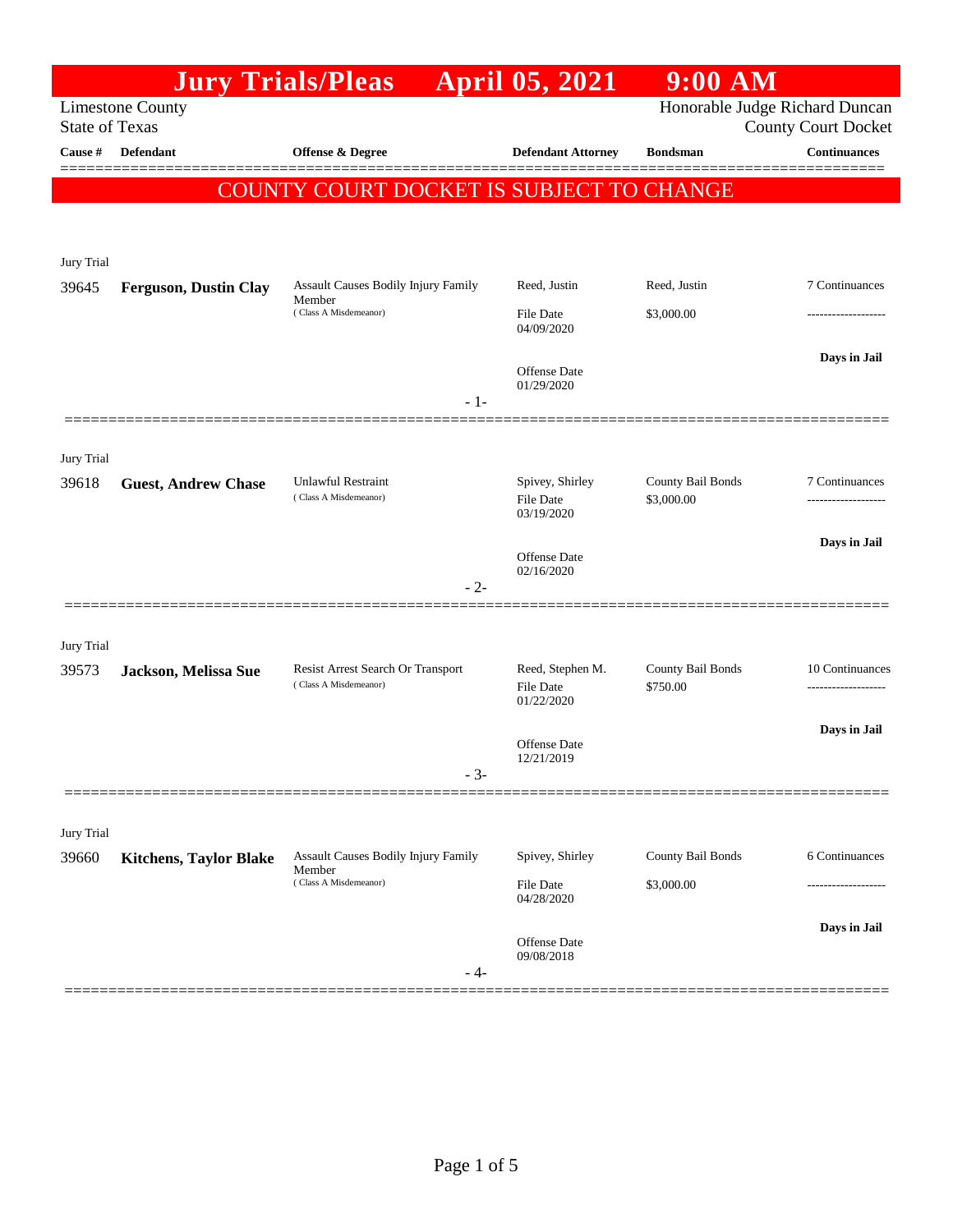|                                                                                    |                                         | <b>Jury Trials/Pleas</b>                                                      | <b>April 05, 2021</b>                      | $9:00$ AM                  |                                     |
|------------------------------------------------------------------------------------|-----------------------------------------|-------------------------------------------------------------------------------|--------------------------------------------|----------------------------|-------------------------------------|
| Honorable Judge Richard Duncan<br><b>Limestone County</b><br><b>State of Texas</b> |                                         |                                                                               |                                            |                            | <b>County Court Docket</b>          |
| Cause #                                                                            | Defendant                               | Offense & Degree                                                              | <b>Defendant Attorney</b>                  | <b>Bondsman</b>            | <b>Continuances</b>                 |
|                                                                                    |                                         | <b>COUNTY COURT DOCKET IS SUBJECT TO CHANGE</b>                               |                                            |                            | =======                             |
|                                                                                    |                                         |                                                                               |                                            |                            |                                     |
|                                                                                    |                                         |                                                                               |                                            |                            |                                     |
| Jury Trial                                                                         |                                         |                                                                               |                                            | County Bail Bonds          |                                     |
| 39588                                                                              | <b>Lilley, Tony Keith</b>               | Driving While Intoxicated 2nd<br>(Class A Misdemeanor)                        | Moore, David E.<br>File Date<br>02/06/2020 | \$2,000.00                 | 9 Continuances<br>----------------- |
|                                                                                    |                                         |                                                                               | Offense Date<br>10/14/2019                 |                            | Days in Jail                        |
|                                                                                    |                                         | $-5-$                                                                         |                                            |                            |                                     |
| Jury Trial                                                                         |                                         |                                                                               |                                            |                            |                                     |
| 39630                                                                              | Lloyd, Rickie Janelle                   | Terroristic Threat Of Family/Household                                        | Reed, Justin                               | County Bail Bonds          | 7 Continuances                      |
|                                                                                    |                                         | (Class A Misdemeanor)                                                         | File Date<br>03/31/2020                    | \$3,000.00                 |                                     |
|                                                                                    |                                         |                                                                               | Offense Date                               |                            | Days in Jail                        |
|                                                                                    |                                         | - 6-                                                                          | 02/24/2020                                 |                            |                                     |
|                                                                                    |                                         |                                                                               |                                            |                            |                                     |
| Jury Trial                                                                         |                                         |                                                                               |                                            |                            |                                     |
| 39622                                                                              | <b>McClatchy</b> , Ronald<br><b>Max</b> | Criminal Mischief Impair/Interrupt Pub<br>Service                             |                                            | Freebird Bail Bonds        | 7 Continuances                      |
|                                                                                    |                                         | (Class A Misdemeanor)                                                         | File Date<br>03/23/2020                    | \$3,000.00                 |                                     |
|                                                                                    |                                         |                                                                               |                                            |                            | Days in Jail                        |
|                                                                                    |                                         | $-7-$                                                                         | <b>Offense Date</b><br>02/03/2020          |                            |                                     |
|                                                                                    |                                         |                                                                               |                                            |                            |                                     |
| Jury Trial                                                                         |                                         |                                                                               |                                            |                            |                                     |
| 39406                                                                              | Parker, Eric William                    | <b>Assault Causes Bodily Injury Family</b><br>Member<br>(Class A Misdemeanor) | Morgan, Chad<br>File Date                  | Reed, Justin<br>\$3,000.00 | 16 Continuances                     |
|                                                                                    |                                         |                                                                               | 06/27/2019                                 |                            |                                     |
|                                                                                    |                                         | $-8-$                                                                         | Offense Date<br>02/11/2019                 |                            | Days in Jail                        |
|                                                                                    |                                         |                                                                               |                                            |                            |                                     |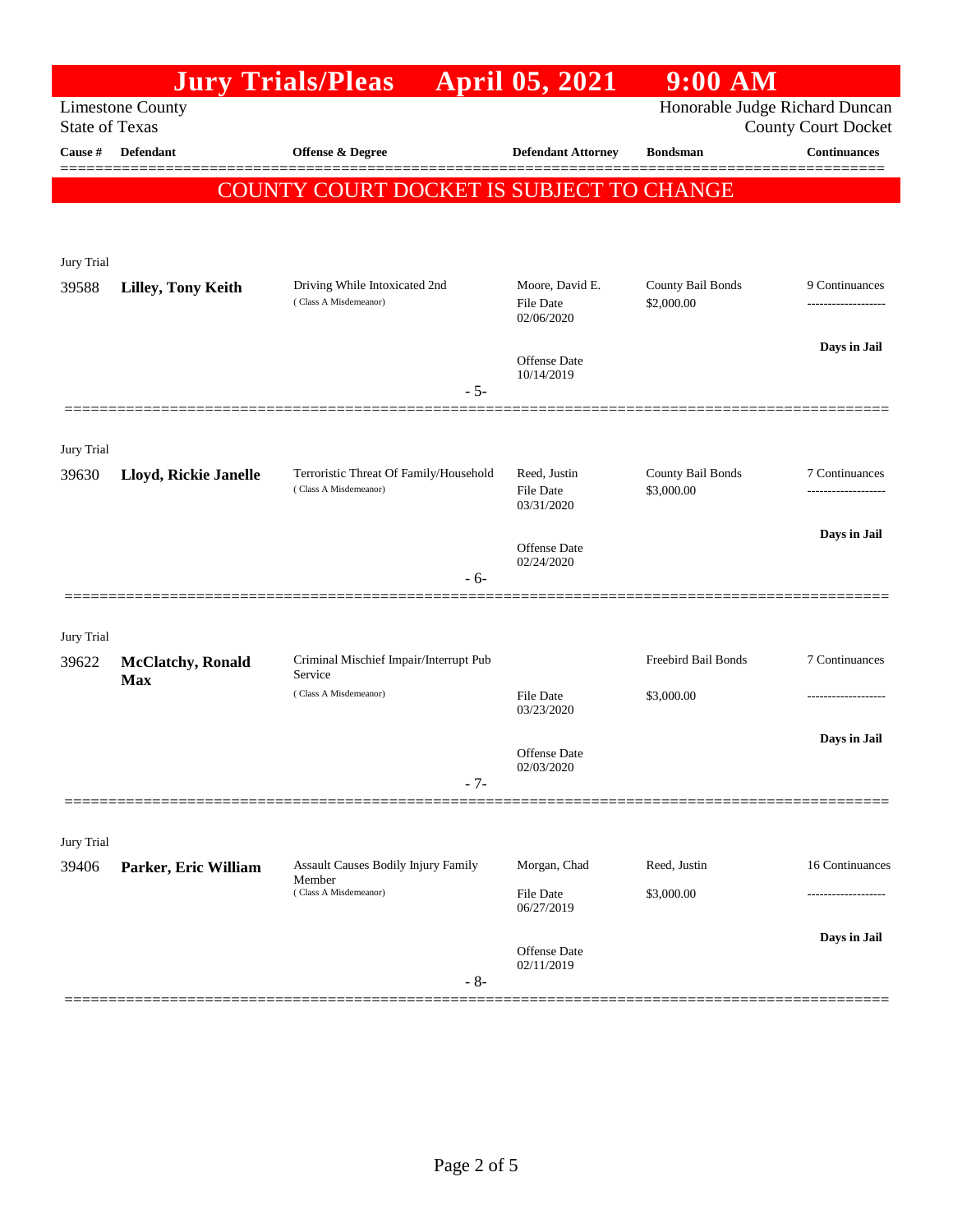|                       |                                | <b>Jury Trials/Pleas</b>                        |        | <b>April 05, 2021</b>                   | $9:00$ AM                  |                                                              |
|-----------------------|--------------------------------|-------------------------------------------------|--------|-----------------------------------------|----------------------------|--------------------------------------------------------------|
| <b>State of Texas</b> | <b>Limestone County</b>        |                                                 |        |                                         |                            | Honorable Judge Richard Duncan<br><b>County Court Docket</b> |
| Cause #               | Defendant                      | Offense & Degree                                |        | <b>Defendant Attorney</b>               | <b>Bondsman</b>            | <b>Continuances</b><br>=======                               |
|                       |                                | <b>COUNTY COURT DOCKET IS SUBJECT TO CHANGE</b> |        |                                         |                            |                                                              |
|                       |                                |                                                 |        |                                         |                            |                                                              |
| Jury Trial            |                                |                                                 |        |                                         |                            |                                                              |
| 39582                 | Perez Soto, Edgar<br>Francisco | Assault Cause Bodily Inj.                       |        | Reed, Justin                            | County Bail Bonds          | 9 Continuances                                               |
|                       |                                | (Class A Misdemeanor)                           |        | File Date<br>01/28/2020                 | \$3,000.00                 |                                                              |
|                       |                                |                                                 |        | Offense Date<br>11/29/2019              |                            | Days in Jail                                                 |
|                       |                                |                                                 | $-10-$ |                                         |                            |                                                              |
| Jury Trial            |                                |                                                 |        |                                         |                            |                                                              |
| 39583                 | Perez Soto, Edgar              | Criminal Mischief >=\$100<\$750                 |        | Reed, Justin                            | County Bail Bonds          | 9 Continuances                                               |
|                       | Francisco                      | (Class B Misdemeanor)                           |        | File Date<br>01/28/2020                 | \$1,000.00                 |                                                              |
|                       |                                |                                                 | - 11-  | <b>Offense Date</b><br>11/29/2019       |                            | Days in Jail                                                 |
|                       |                                |                                                 |        |                                         |                            |                                                              |
| Jury Trial            |                                |                                                 |        |                                         |                            |                                                              |
| 39372                 | Perez, Jr., Juan               | Assault Causes Bodily Injury Family<br>Member   |        | Reed, Benjie                            | Reed, Benjie               | 15 Continuances                                              |
|                       |                                | (Class A Misdemeanor)                           |        | File Date<br>05/28/2019                 | \$8,500.00                 | ------------------                                           |
|                       |                                |                                                 |        | Offense Date                            |                            | Days in Jail                                                 |
|                       |                                |                                                 | $-12-$ | 09/13/2018                              |                            |                                                              |
|                       |                                |                                                 |        |                                         |                            |                                                              |
| Jury Trial            |                                |                                                 |        |                                         |                            |                                                              |
| 39371                 | Perez, Juan, Jr.               | Poss Marij <2oz<br>(Class B Misdemeanor)        |        | Reed, Benjie<br>File Date<br>05/28/2019 | Reed, Benjie<br>\$2,000.00 | 15 Continuances<br>                                          |
|                       |                                |                                                 |        |                                         |                            | Days in Jail                                                 |
|                       |                                |                                                 | $-9-$  | <b>Offense Date</b><br>09/13/2018       |                            |                                                              |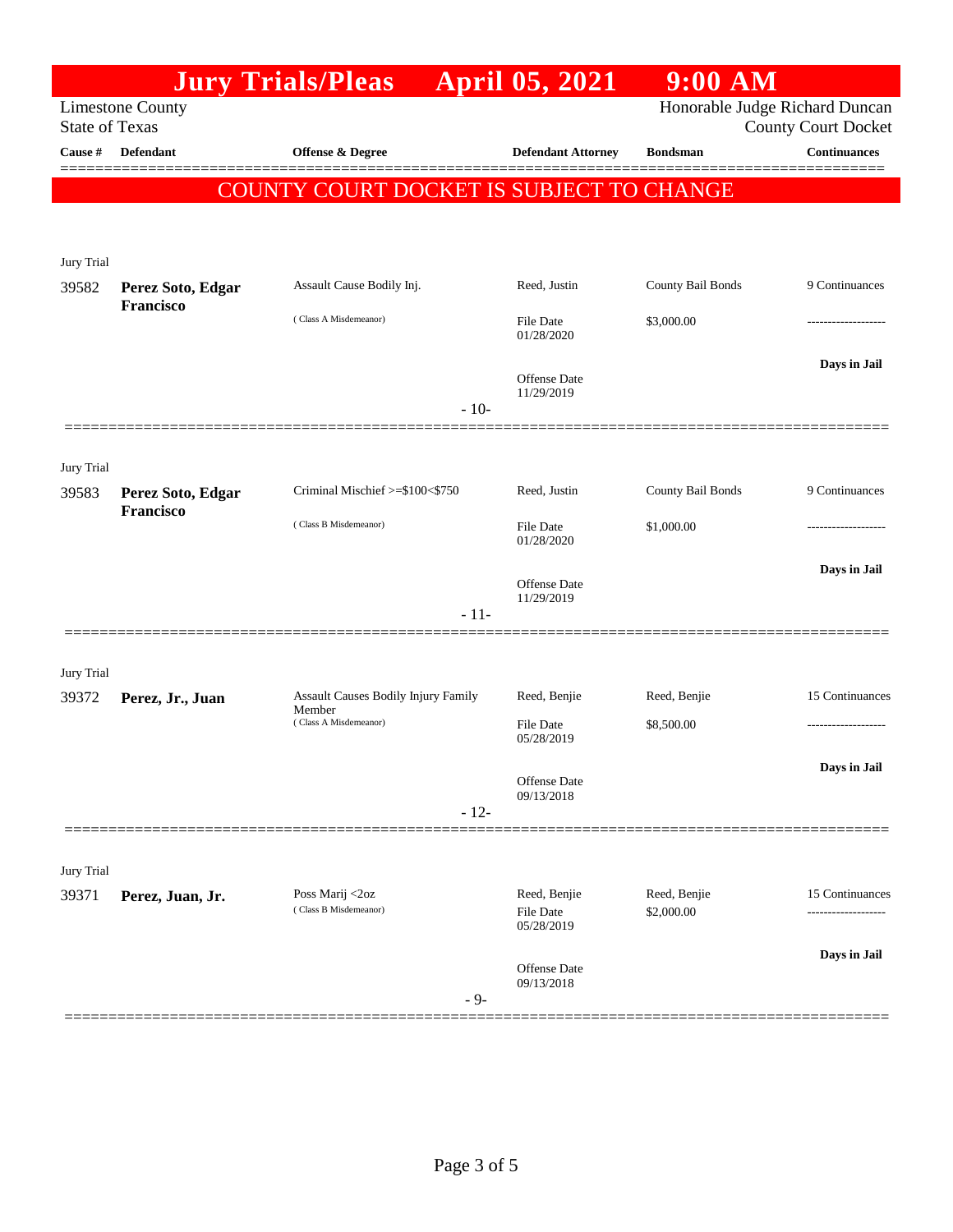|                       |                          | <b>Jury Trials/Pleas</b>                                                   | <b>April 05, 2021</b>                             | $9:00$ AM                       |                                        |
|-----------------------|--------------------------|----------------------------------------------------------------------------|---------------------------------------------------|---------------------------------|----------------------------------------|
| <b>State of Texas</b> | <b>Limestone County</b>  |                                                                            |                                                   | Honorable Judge Richard Duncan  | <b>County Court Docket</b>             |
| Cause #               | <b>Defendant</b>         | Offense & Degree                                                           | <b>Defendant Attorney</b>                         | <b>Bondsman</b>                 | Continuances                           |
|                       |                          | COUNTY COURT DOCKET IS SUBJECT TO CHANGE                                   |                                                   |                                 |                                        |
| Jury Trial            |                          |                                                                            |                                                   |                                 |                                        |
| 39758                 | <b>Reed, Doyle Lewis</b> | Fail To Give 1/2 Roadway (Meeting                                          | Tkach, Todd E.                                    | Tkach, Todd E.                  | 3 Continuances                         |
|                       |                          | Oncoming Vehicle)<br>(Misdemeanor Traffic)<br>$-13-$                       | <b>File Date</b><br>11/03/2020                    | \$190.00                        |                                        |
|                       |                          |                                                                            | Offense Date<br>05/20/2020                        |                                 | Days in Jail                           |
|                       |                          |                                                                            |                                                   |                                 |                                        |
| Jury Trial<br>39377   | Reyes-Harris, Abigail    | <b>Assault Causes Bodily Injury Family</b><br>Member                       | Spivey, Shirley                                   | Freebird Bail Bonds             | 18 Continuances                        |
|                       | Miquela                  | (Class A Misdemeanor)                                                      | <b>File Date</b><br>06/13/2019                    | \$25,000.00                     |                                        |
|                       |                          | $-14-$                                                                     | Offense Date<br>11/08/2018                        |                                 | Days in Jail                           |
|                       |                          |                                                                            |                                                   |                                 |                                        |
| Jury Trial<br>39508   | Ward, James Ollie        | Assault Cause Bodily Inj.<br>(Class A Misdemeanor)                         | Spivey, Shirley<br><b>File Date</b><br>11/06/2019 | County Bail Bonds<br>\$3,000.00 | 13 Continuances<br>------------------- |
|                       |                          | $-15-$                                                                     | Offense Date<br>07/16/2019                        |                                 | Days in Jail                           |
|                       |                          |                                                                            |                                                   |                                 |                                        |
| Jury Trial            |                          |                                                                            | Spivey, Shirley                                   | County Bail Bonds               | 4 Continuances                         |
| 39669                 | Ward, James Ollie        | Assault Against Elderly Or Disabled<br>Individual<br>(Class A Misdemeanor) | File Date<br>05/13/2020                           | \$3,000.00                      |                                        |
|                       |                          | $-16-$                                                                     | Offense Date<br>07/24/2019                        |                                 | Days in Jail                           |